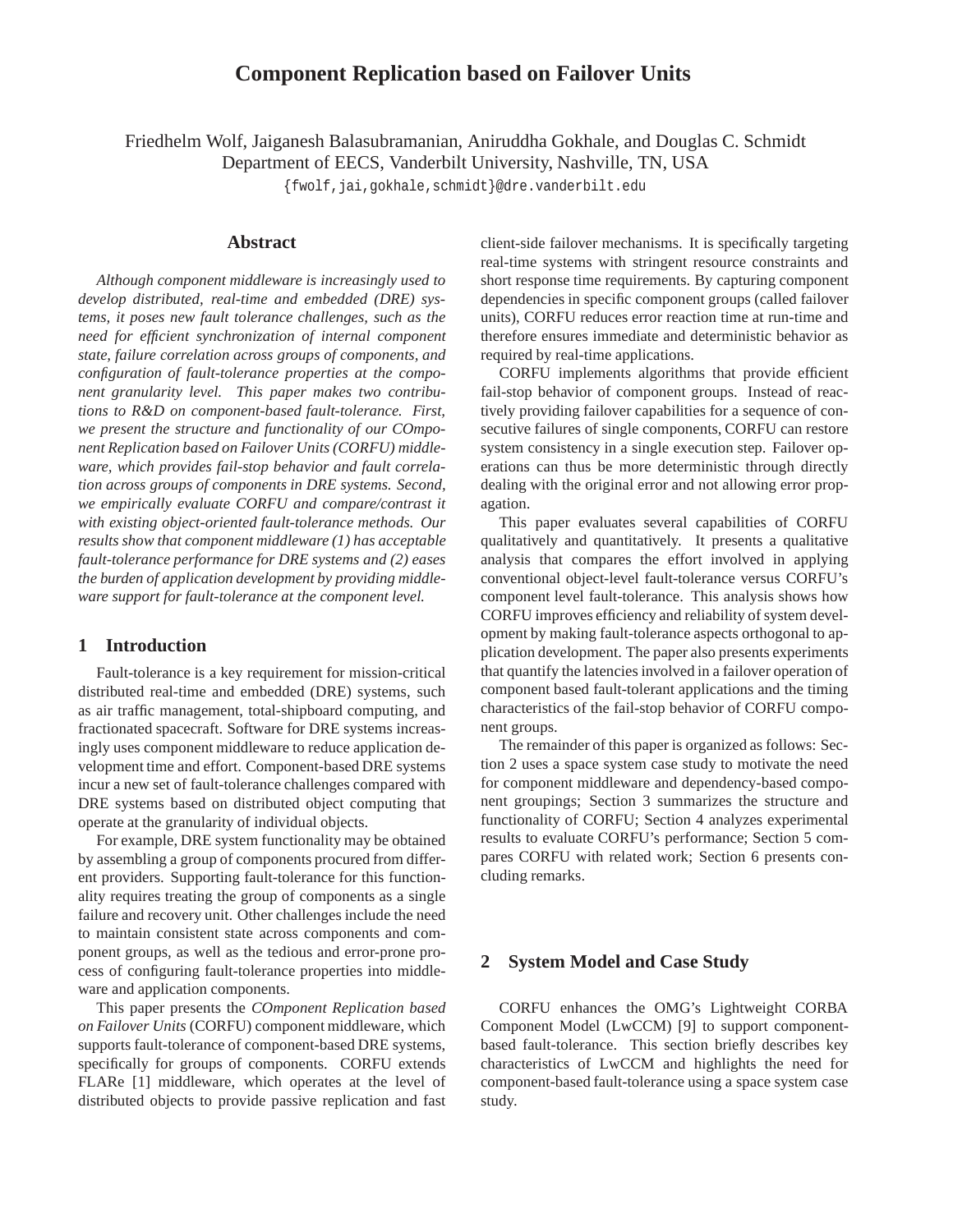# **2.1 Overview of the Lightweight CORBA Component Model (LwCCM)**

*Components* in LwCCM are implemented by *executors* and collaborate with other components via *ports*, including (1) *facets*, which define an interface that accepts pointto-point method invocations from other components, (2) *receptacles*, which indicate a dependency on a point-topoint method interface provided by another component, and (3) *event sources/sinks*, which indicate a willingness to exchange typed messages with one or more components. There are two general types of components in LwCCM: (1) *monolithic components*, which are executable binaries, and (2) *assembly-based components*, which are a set of interconnected components that can either be monolithic or assembly-based.

A *container* in LwCCM provides the run-time execution environment for the component(s) it manages. Each container is responsible for initializing instances of the components it manages and mediating their access to other components and common middleware services.

LwCCM component deployment and configuration (D&C) [10] is performed by the actors shown in Figure 1. The central entity is the *ExecutionManager*, which is responsible for instantiating *DomainApplication*s as defined in deployment plans. Every node is represented by a *Node-Manager* in the management layer. Each deployment plan will be represented by a *DomainApplicationManager* that is the administration interface to start and stop the application. The *ExecutionManager* splits a deployment plan into partial deployment plans that is processed by each associated *NodeManager*.



Figure 1: System Model for Component-based Deployment and Configuration

Each node deployment plan is represented by a *NodeApplicationManager* that starts and stops *NodeApplications* and *component servers*. A *component server* hosts containers and provides the run-time process context. A *NodeApplication* is a management entity that controls the life-cycle of components hosted in a component server.

#### **2.2 DRE Component-based Case Study**

The domain of space systems has stringent requirements for real-timeliness as well as for fault tolerance. To showcase the challenges confronting component-based DRE systems, we describe the Mission Control System (MCS) being



Figure 2: Component-Based Mission Control System developed by the European Space Agency [11] to control satellites that perform missions, such as earth observation or deep-space exploration.

#### **2.2.1 Overview of the Mission Control System (MCS)**

An MCS controls satellites and processes data they gather. It is deployed in a central control station and communicates with a network of ground stations that provide communication links to the satellites. Figure 2 shows the structure of a component-based MCS.

The time windows for active connections to satellites can be very short due to their orbit and visibility to ground stations, so the availability of the MCS during such phases is crucial. The MCS therefore uses redundant hardware and software. Each entity is deployed twice and some are grouped into chains of functionality, which are groups of components working closely together.

For example, an MCS must be tailored to specific missions and reconfigured for different mission phases. The *Mission Planning System* is responsible for configuring and observing the other system entities based on the mission specific characteristics. Likewise, the *Telemetry Server* analyzes telemetry data and preprocesses it for the mission operators. The *Archive* stores telemetry data permanently and is fed by the Telemetry Server. The *Telecommand Server* is responsible for creating and sending new commands issued by the mission operators.

Together, these four entities form a task chain that provides the main MCS functionality. To avoid single points of failure, this chain is replicated. A primary chain is active during normal operation, as shown in Figure 2. If an error occurs in the primary chain, the complete chain must be passivated and a backup chain must assume operation through a warm passive failover. All components of the backup chain are already deployed to assume operation as quickly as possible.

The *Network Interface System* serves as a gateway from the ground stations to the MCS through a wide area network. It uses the space link extension protocol to process and transmit all mission relevant data to and from the MCS. The Network Interface System is not part of the MCS chain and is replicated separately.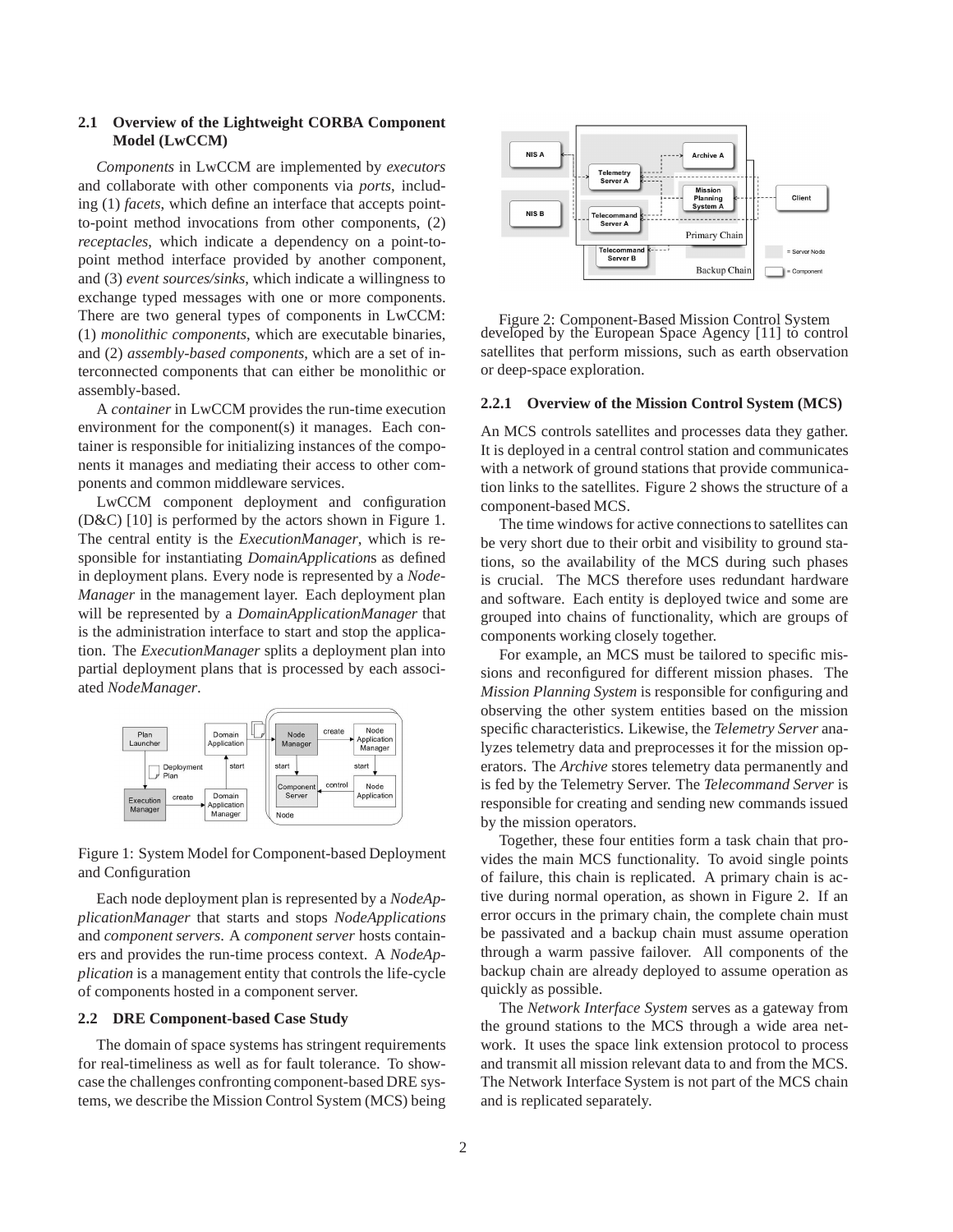### **2.2.2 Fault-Tolerance Requirements of the MCS Case Study**

The MCS chain forms a unit of failover and recovery. Providing replication and recovery semantics for component groups must support the following requirements: (1) fault isolation, (2) ensure fail-stop behavior of failed groups and (3) service recovery at the group level.

**Requirement 1: Fault isolation.** In the MCS scenario the components within one chain depend on each other. A failure of one component must lead to the automated shutdown and failover of all components within the same chain.

**Requirement 2: Ensure fail-stop behavior.** If a failure of a component has been detected and its chain has been identified, this chain must be shutdown immediately so the system state is not corrupted.

**Requirement 3: Service recovery.** When components of the primary chain fail and are deactivated, all components in the backup chain must become active and process incoming requests. Although the MCS scenario presented here only contains one backup failover unit (and thus only one backup replica per component), the mechanism generally must account for any number of backups. With more than one backup, however, the system could end up having components failing over to replicas in different chains, which can cause performance problems or even malfunctions due the way components are deployed on a given infrastructure.

# **3 The Structure and Functionality of CORFU**

This section describes the structure and functionality of CORFU, focusing on how it provides DRE systems with passive replication of a group of components treated as a logical *failover unit* [13]. A failover unit contains a set of components have dependencies with respect to failure propagation. Failover units allow for failure reaction times suitable for real-time systems by proactively failing over dependent components instead of reacting on slow failure propagations.

CORFU's layered architecture is shown in Figure 3. This architecture enables CORFU to provide sophisticated fault-tolerance capabilities, including support for component group replication and failover. Each layer of faulttolerance functionality is provided along three fundamental dimensions of fault-tolerance, including (1) *replica grouping,* which defines which replicas form one logical entity for group failover and recovery, (2) *error detection,* which detects and reports failures to initiate failover operations for the group, and (3) *failover mechanism*, which redirects processing of client requests in case of a detected failure.

The rest of this section describes how CORFU's layered architecture provides these three dimensions of faulttolerance. We describe our approach starting at the lowest layer working our way up the layers.



**3.1 Fault-Tolerance for Individual Objects**

CORFU's lowest layer of support for fault-tolerance at the level of individual objects is based on FLARe [1], which is a middleware framework that achieves real-time faulttolerance through passive replication of distributed objects, as shown in Figure 4. We base our implementation on top of FLARe because of its capabilities to assure real-time performance even in the presence of failures through its adaptive and predictable failure recovery mechanisms. The three dimensions of fault-tolerance are obtained in FLARe as follows:

**Replica grouping.** FLARe's *middleware replication manager* (Label A in Figure 4) provides the replication needs of applications hosted in the system. FLARe's *state transfer agent* (label D in Figure 4) allows server objects within one group to synchronize their application states.

**Error detection.** FLARe's *client request interceptor* (label C in Figure 4) catches failure exceptions, observes process and host liveliness via a *monitor* deployed on each processor and provides application transparent failover for clients.



Figure 4: The FLARe Middleware Architecture

**Failover mechanism.** FLARe's *client failover manager* (label B in Figure 4) contains a *redirection agent* that is updated with failover and redirection targets by the *middleware replication manager* as it tracks group membership changes.

#### **3.2 Fault-Tolerance for Individual Components**

The next layer in CORFU's architecture provides faulttolerance to individual components. This layer adds no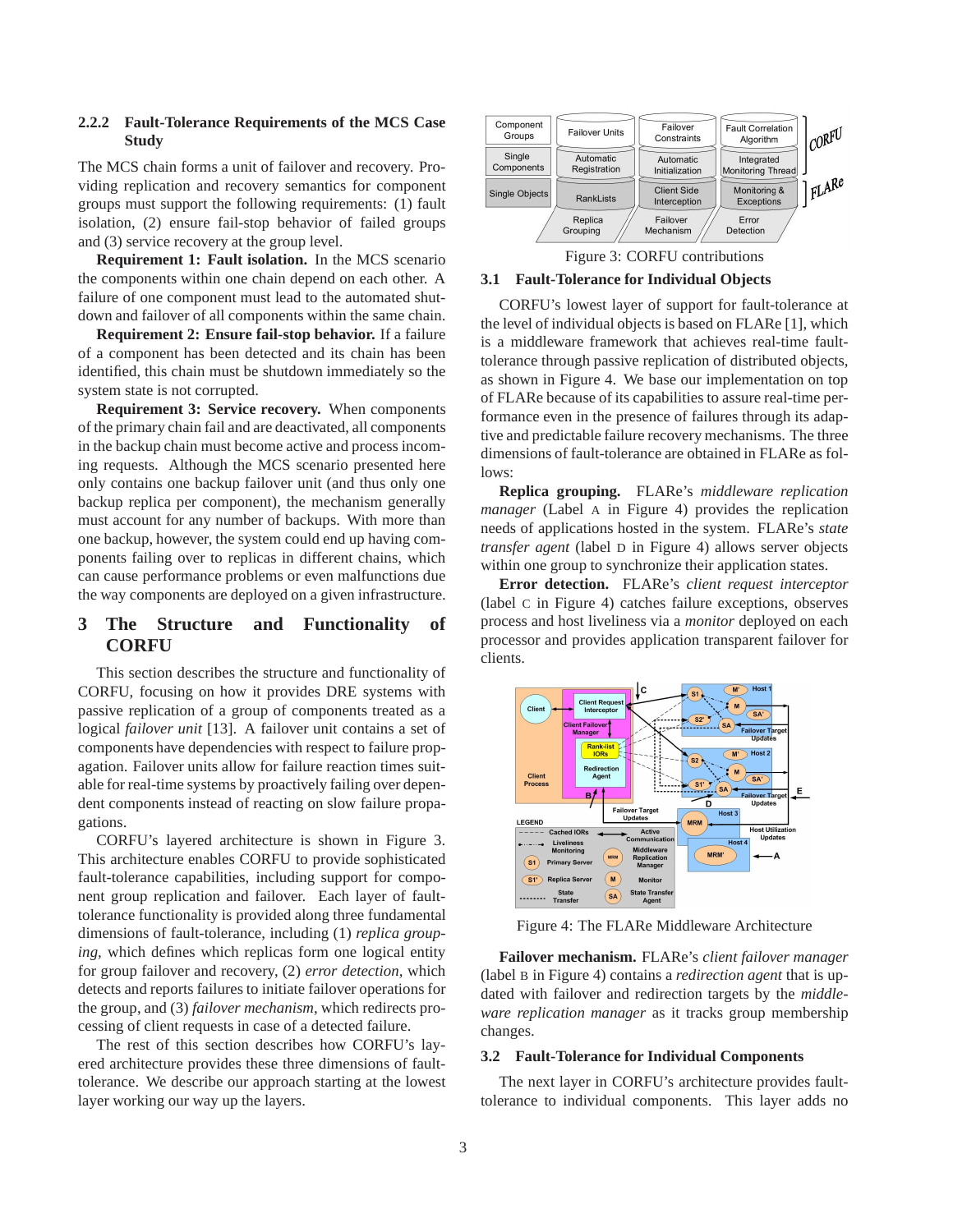new fault-tolerance capability, but instead raises the level of fault-tolerance abstraction provided by FLARe to encompass components rather than objects. The three dimensions of fault-tolerance at this layer are provided as follows:

**Replica grouping.** Since components can consist of several objects, replica objects must not only be grouped according to which object they represent, but also by the component to which they belong. CORFU's component server helps automate the registration of replicas within the FLARe infrastructure. The component server will create as many names as there are objects implementing a component, using the component name as a prefix of the replica object id name. This design allows grouping the replicas according to their component and also preserving the object id scheme of the basic FLARe mechanism.

**Error detection.** The component server not only automatically initializes the ClientRequestInterceptor that detects connection failures as described earlier, but also automatically starts a thread for communication with the local HostMonitor. It also establishes the necessary connection to the HostMonitor and thus ensures that each fault-tolerant component server is observed automatically.

**Failover mechanism.** CORFU automates server-side and client-side initialization of FLARe's mechanisms for failover, including the redirection agent on the client-side that allows all component servers to automatically receive the rank lists from the ReplicationManager. On the serverside all IORInterceptors are automatically registered and allow for transparent enhancement of IORs to contain the replica object id necessary for failover operations.

#### **3.3 Fault-Tolerance for Component Groups**

The topmost layer in CORFU is responsible for providing fault-tolerance to groups of components that are designated as failover units. This capability is a significant contribution of CORFU and is thus explained in depth below along the three dimensions of fault-tolerance.

# **3.3.1 Replica Grouping for Component Groups**

**Challenge.** The MCS chain in our case study in Section 2.2 requires a fault-tolerance solution to treat each chain as a logical failover unit. LwCCM does not provide first class support for treating components as part of a group. Addressing these limitations while remaining spec-compliant is necessary since it ensures that the standard LwCCM programming model and existing application code is not impacted.

**Solution** → **Failover units managed by a FaultCorrelationManager.** Adding support for failover units involves two steps: (1) the notion of a failover unit must be integrated into existing LwCCM D&C system descriptions and (2) at the run-time level, failover units must be realized within a management service. At the D&C level, CORFU realizes each failover unit as a separate deployment plan. Additional standard compliant properties are added to the D&C descriptors in the form of *infoProperties,* which indicate the id of the failover unit and its rank in the list of failover targets. Doing so enables CORFU to seamlessly use existing D&C actors (see Figure 1) to start and shutdown a failover unit when necessary.

The run-time aspects of failover units are realized by a management service called the *FaultCorrelationManager* (FCM), which manages failover units belonging to a system. To integrate the FCM into the existing D&C infrastructure, the Decorator pattern [5] is applied. The FaultCorrelationManager implements the ExecutionManager interface and can therefore be accessed by any service that uses the ExecutionManager interface.

The benefit of this approach is that for a client (*i.e.*, the PlanLauncher) it is indistinguishable whether it interacts with the ExecutionManager directly or with a FCM. The FCM will forward all requests to the ExecutionManager, but will also perform additional actions prior to delegating to the ExecutionManager.

The FCM design ensures that all computationintensive operations are performed at system start-up, which optimizes reaction times after a system is activated. To accomplish this, the FCM enhances the interface methods preparePlan(), getManagers(), and destroyManagers(). The main tasks are performed at start-up of the system through the preparePlan() method, as discussed next.

## **3.3.2 Efficient Error Detection at Component Group Level**

**Challenge.** If any component of a failover unit fails, the entire component group must fail. In the MCS case study this applies to components within the primary chain, where the failure of one component leads to the shutdown of the complete chain. The challenge for error detection is that failover units can be large. Despite the size, it is necessary that errors be detected quickly and correlated with the failover unit semantics since otherwise it may adversely impact the QoS requirements of DRE systems.

**Solution** → **A fast fault correlation algorithm.** CORFU relies on the underlying FLARe layer to detect a fault in a single object, and hence in a single component. CORFU provides a fast fault correlation algorithm to correlate these detected errors with the failover unit so that shutdown operations for the unit can be initiated. Algorithm 1 depicts the fault correlation algorithm. The efficiency of this algorithm hinges on actions the FCM takes during the deployment phase and how it populates different data structures.

CORFU's FCM uses the following data structures in its fault correlation algorithm.

a. A hash map *I* uses component instance names as keys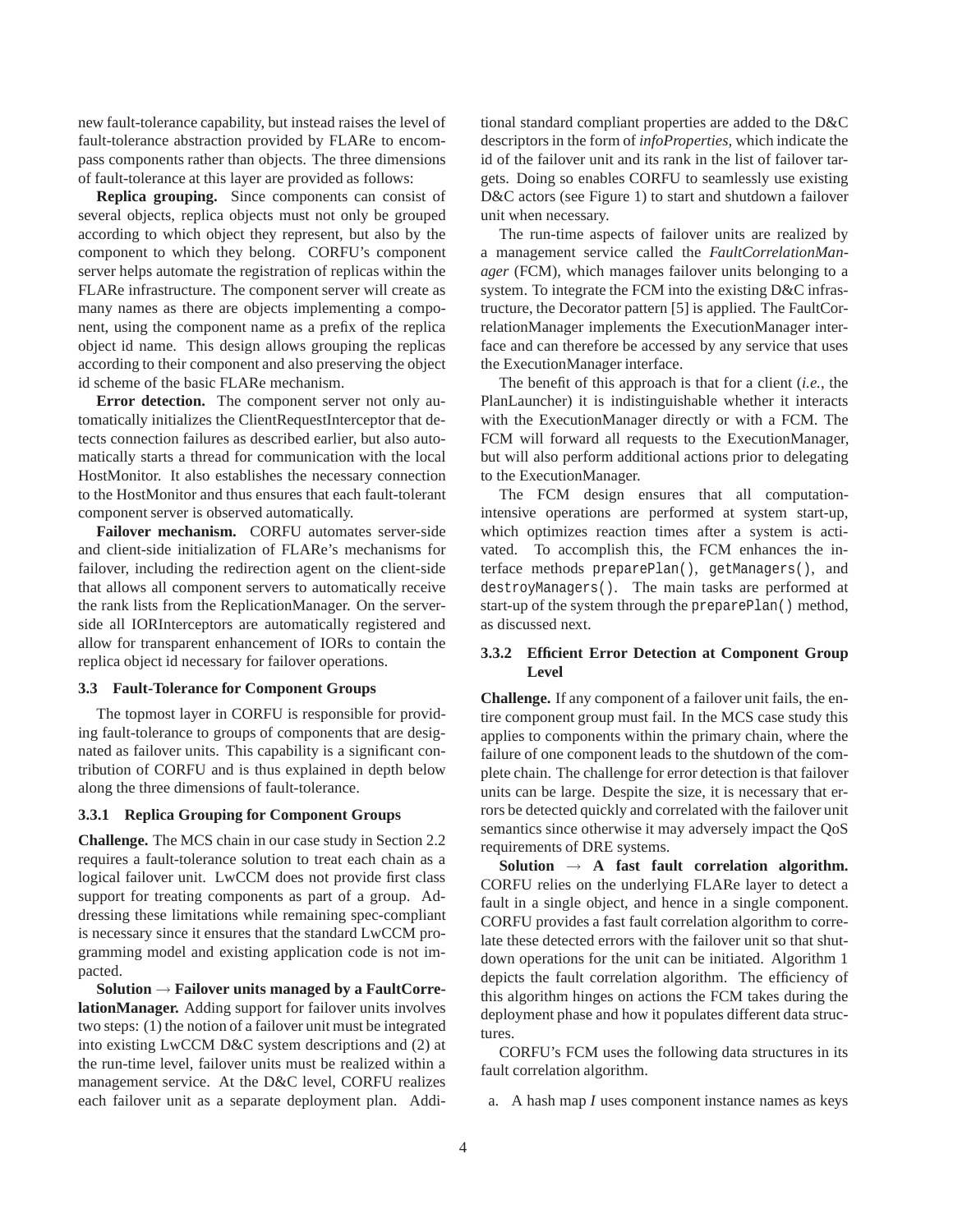### **Algorithm 1** FAILURE-REACTION (*h*,*F*)

```
Input: host name h
Input: list of failed object ids F
Data: Component Instance Map I
Data: Node Map N
Data: DomainApplicationManager Map M
/* phase 1 - determining affected failover units */;
look up object_id map O with key h in N;
create empty set P of deployment plan names;
for each F_i \in F do
     look up instance name i with key F_i in O;
    look up plan name p with key i in I;
    if p is not in P then
         add p to P;
    end
end
/* phase 2 - shutting down all affected components */;
for each p \in P do
    look up DomainApplicationManager m with key p in M;
    retrieve list of ApplicationManagers A through
    m.getApplications ();
    for each NodeApplication a \in A do
         call m.destroyApplication (a);
    end
end
```
and associates them with the id of the deployment plan they are hosted in.

- b. A map *O* is maintained for each node that uses the object id as a key to find the component instance name that represents a replica for this object\_id on that node. The object id of the incoming failure notification can therefore be associated with a concrete component instance. The node maps themselves are stored within a hash map *N* that allows to find them by using the node name as a key.
- c. Each created DomainApplicationManager is stored in a map *M* with its deployment plan id as key.

Algorithm 1 operates on these maps to process fault notifications during system operation. This processing is done in two phases. In phase one, all affected failover units, represented as deployment plans, are determined based on the failure information. This phase uses the internal maps. In phase two, existing D&C actors (namely the DomainApplicationManagers) stop all component applications that belong to these deployment plans.

The run-time complexity of this algorithm is proportional to the number of affected node applications, which can maximally be  $O(m*n)$ , where *m* is the number of deployment plans in the system and *n* the number of nodes in the system. This complexity stems from the fact that each NodeApplication of each affected deployment plan must be shut down separately according to the D&C interfaces. The complexity of the part that determines which plans are affected is proportional only to the number of received failure entities and is optimized by using hash maps.

#### **3.3.3 Failover of Component Groups**

**Challenge.** Supporting failover units as a first class attribute in the CORFU middleware implies that after failure, all components within the group must failover to a replica failover unit. Since CORFU builds upon the object-level failover capabilities provided by FLARe, it is necessary to map the semantics of the group to a collection of objects. Moreover, since FLARe uses the notion of a ranked ordering for objects, this concept should carry over to the semantics of the failover unit. Adding these semantics directly within the ReplicationManager would break the abstraction layering, since the ReplicationManager operates on the object level.

**Solution** → **Failover constraints.** CORFU handles this challenge by modifying the ReplicationManager's RankList ordering algorithm such that it can process failover constraints. Figure 5 shows an example system infrastructure with three replicated components grouped into a failover unit with two backup units. The FCM transforms this in-



Figure 5: Interaction between FaultCorrelationManager and ReplicationManager through Failover Constraints

formation into failover constraints that define an order of objects per replica object id. An ordered sequence of host names defines the failover order of each replica. The first host list entry indicates where the primary is hosted and the following hosts contain backup component replicas. Since every host has only one replica of the same group, this object id uniquely identifies a replica.

The FCM provides another algorithm called FOU-ORDERING to create constraints based on information from the deployment plan. Each deployment plan representing a failover unit has an assigned rank within its group of failover unit replicas. Algorithm 2 describes how the failover unit-based replica ordering is done. All known plans are processed in the order of their failover unit rank. Each component entity results in one host name entry in the corresponding object replica group.

Constraints are updated using this algorithm whenever the system structure changes. These changes occur when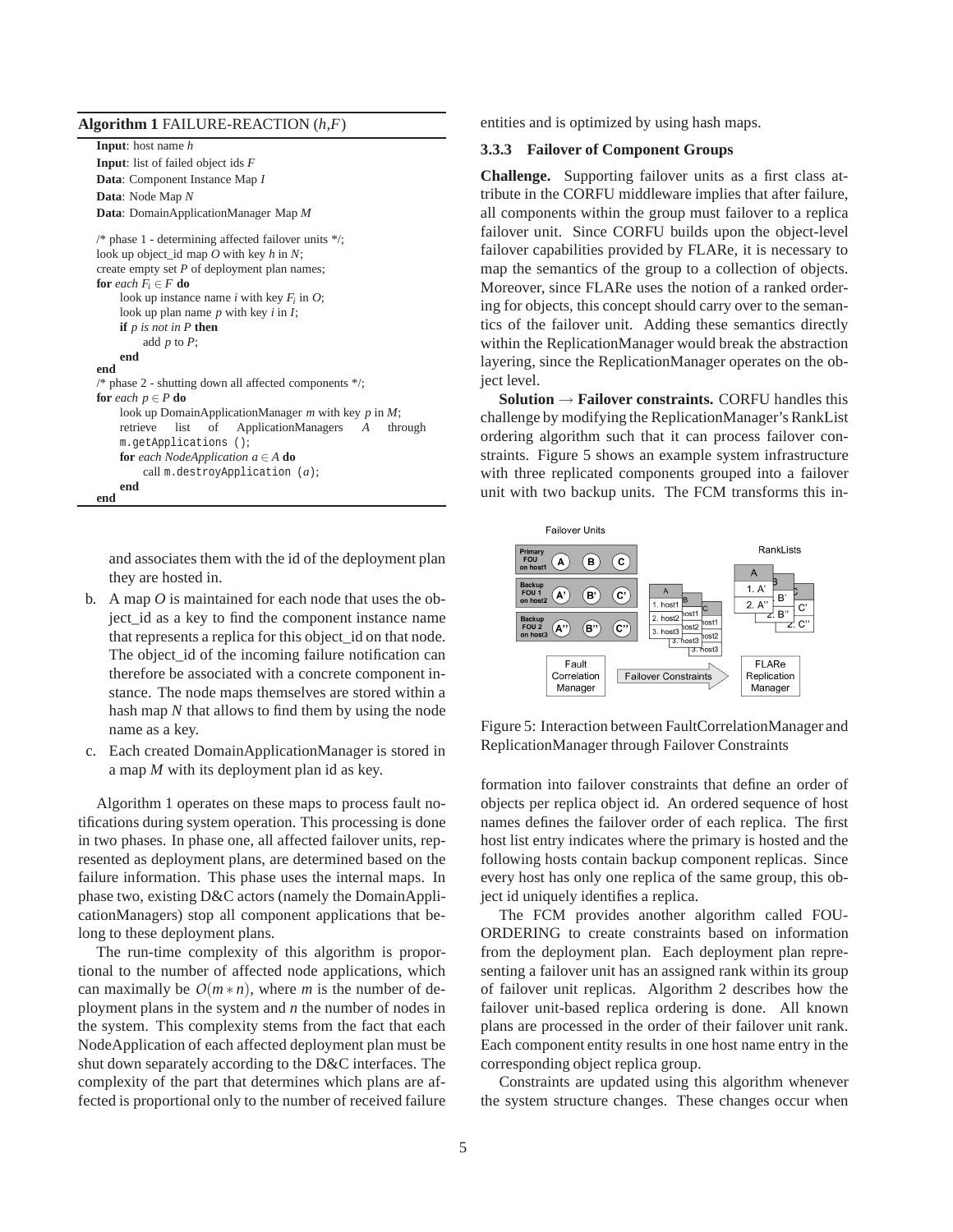| Algorithm 2 FOU-ORDERING                                                                                                                                                                                                                     |                                                                                                                                                |
|----------------------------------------------------------------------------------------------------------------------------------------------------------------------------------------------------------------------------------------------|------------------------------------------------------------------------------------------------------------------------------------------------|
| <b>Data:</b> List of deployment plans D                                                                                                                                                                                                      | Object<br>Implementat                                                                                                                          |
| <b>Output:</b> A constraint list $L$<br>partially sort plans in $D$ by their ranks;                                                                                                                                                          | 1. Implementation o<br>get state/set sta<br>methods                                                                                            |
| <b>for</b> each plan $d \in D$ <b>do</b><br><b>for</b> each instance $i \in d$ <b>do</b><br>get object id $o$ property from i;<br>get host name <i>n</i> property from $i$ ;<br>append <i>n</i> to list entry of L with object id $\alpha$ ; | 2. Triggering state<br>synchronization t<br>state changed ca<br>3. Getter & setter m<br>for object id & sta<br>synchronization a<br>attributes |
| end<br>end                                                                                                                                                                                                                                   |                                                                                                                                                |

new deployment plans are loaded or when failures occur and deployments are removed.

# **4 Qualitative and Quantitative Analysis of CORFU**

Section 3 describes how CORFU provides advanced fault-tolerance capabilities for DRE systems. This section evaluates CORFU using two different approaches. First, we conduct a conceptual analysis of the development effort by comparing object-based development of fault-tolerant applications with development using the CORFU infrastructure. Second, we present measurements of CORFU's timing behavior to show its suitability for real-time systems. This includes measurements of client-side failover latency and of the round-trip latency of failover unit fail-stop events.

# **4.1 Benefits of Component-based Fault-Tolerance compared to Object Level Fault-Tolerance**

Developing applications that support distributed objectoriented fault-tolerance as provided by FLARe involves additional effort with respect to application development. This evaluation qualifies those efforts and contrasts them with the component-based fault-tolerance approach CORFU provides.

**Development obligations of object-oriented faulttolerance.** FLARe requires different means to implement fault-tolerance on the server-side, where the object to be replicated resides, and on the client-side, which containsthe failover mechanisms.

Figure 6 gives an overview of all obligations related to server-side development. These obligations can be grouped into (1) object implementation obligations that each CORBA servant needs to implement to integrate into the fault-tolerance infrastructure, (2) initialization obligations an application needs to perform to use FLARe functionality and (3) configuration obligations at start-up that configure fault-tolerant aspects of the application.

Some initialization steps, such as HostMonitor thread instantiation and registration, must be performed only once per process. Other steps, such as the object implementation obligations, application configuration and registration of objects with the ReplicationManager, must be done for

| <b>CORBA 2.x Server Obligations</b>                                                                                                                                                                                           |                                                                                                                                                                                                                                                                                                                                                                              |                                                                                                                                          |  |  |  |  |
|-------------------------------------------------------------------------------------------------------------------------------------------------------------------------------------------------------------------------------|------------------------------------------------------------------------------------------------------------------------------------------------------------------------------------------------------------------------------------------------------------------------------------------------------------------------------------------------------------------------------|------------------------------------------------------------------------------------------------------------------------------------------|--|--|--|--|
| Object<br>Implementation                                                                                                                                                                                                      | Initialization                                                                                                                                                                                                                                                                                                                                                               | Configuration                                                                                                                            |  |  |  |  |
| 1. Implementation of<br>get state/set state<br>methods<br>2. Triggering state<br>synchronization through<br>state changed calls<br>3. Getter & setter methods<br>for object id & state<br>synchronization agent<br>attributes | 1. Registration of IORInterceptor<br>2. HostMonitor thread instantiation<br>3. Registration of thread with HostMonitor<br>4. State Transfer Agent instantiation<br>5. Registration of State Transfer Agent with<br><b>Replication Manager</b><br>6. Registration with State Transfer Agent for each<br>object<br>7. Registration with Replication Manager for each<br>object | 1. ReplicationManag<br>er reference<br>2. HostMonitor<br>reference<br>3. Replication object<br>id<br>4. Replica role<br>(Primary/Backup) |  |  |  |  |

Figure 6: Development Obligations for Server-Side Fault-Tolerance

each object in the process. The client-side initialization is not as complex, but still involves some process wide initialization steps, such as creating and registering the redirection agent and the request interceptor.

**Consequences for application development.** The presented obligations result in considerable effort for application development. Manually implementing these initialization steps in clients and servers increases the risk of accidentally omitting or confusing steps. It also limits software reuse for different deployment scenarios, since the number and types of object replicas per-server process are hard coded. Collocating objects within one process require recompilation of the server application and changes of configuration meta-data.

**Benefits of CORFU's component-based approach.** By integrating FLARe functionality into a fault-tolerant component server, CORFU overcomes many of these limitations of traditional object-oriented fault-tolerance approaches. Server- and client-side capabilities are available within the same component server. Since CORBA objects often play both roles of server and client at the same time this is a suitable architectural decision. We present the benefits of the component server approach by relating them to the three different types of obligations as presented earlier.

- a. **Object Implementation.** CCM provides code generation functionality in the form of the IDL and CIDL compilers that automatically can create necessary code artifacts.
- b. **Initialization.** Most of the steps of client and server initialization can be done automatically. The faulttolerant component server, hides the complexity of initializing FLARe entities from the component developer. The registration of individual components with the framework are also done automatically by a faulttolerance aware session container.
- c. **Configuration.** Instead of using proprietary mechanisms on a per-application level the component server approach enables the use of standardized configuration mechanism provided by the D&C specification. Special fault-tolerant component attributes are used in the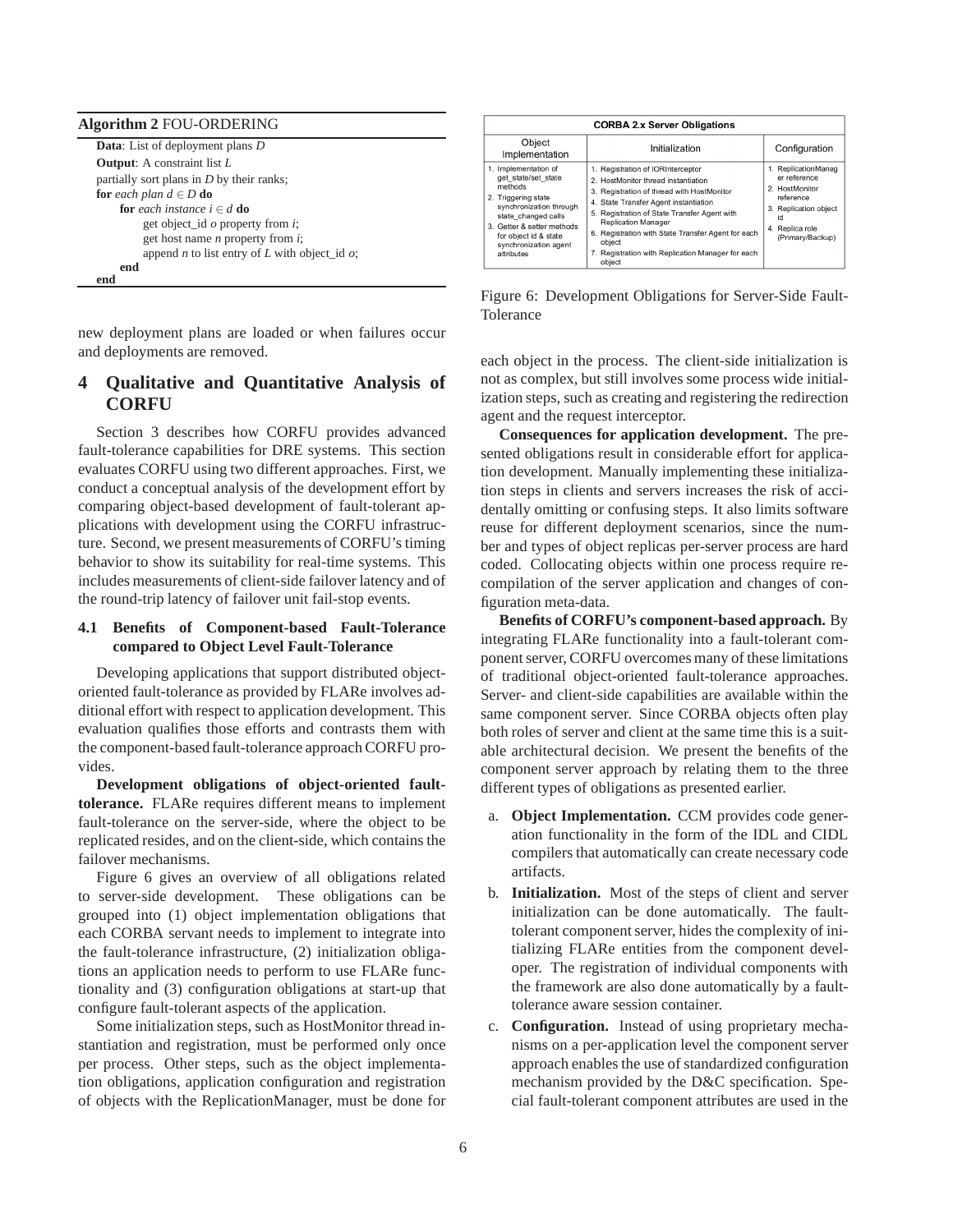context of the automated configuration framework. No proprietary solutions that differ from application to application are needed anymore.

**Summary of analysis.** CORFU increases the transparency of using fault-tolerance mechanisms for both client and server development. This transparency allows application developers to focus on business logic implementation while fault tolerance aspects can be added and configured orthogonally. It is possible to collocate fault-tolerant components without changing their implementation code. CORFU therefore also substantially improves the flexibility of system deployment and system evolution. Moreover, there are fewer possibilities for accidental faults in application development, since initialization is performed in a standard way by the component server.

### **4.2 Experimental Results**

This section presents experiments that evaluate the timing behavior of CORFU. These experiments allow a better understanding of latencies involved in the failover mechanisms and clarifies for which timing requirements CORFU is sufficient. The first experiment evaluates failover latency as experienced by a client application. The second one focuses on timing latency of the coordinated shutdown of a failover unit.

## **4.2.1 Testbed**

All experiments have been conducted on ISISLab<sup>1</sup>, a LAN virtualization environment with identical blades connected through 4 Gbps switches that allow for dedicated links per experiment. The blades each have two 2.8GHz Xeon CPUs and 1 gigabyte RAM. The Fedora Core 6 Linux distribution with rt11 real-time kernel patches is used as operating system. The enhancements to FLARe and the CORFU implementation are based on TAO version 1.6.8, a real-time CORBA implementation and CIAO version 0.6.8, which is an implementation of the CORBA component model. CORFU and all testing applications have been built using the GNU compiler collection gcc version 3.4.6.

#### **4.2.2 Failover Latency**

**Experiment setup.** This experiment compares the failover latency a client experiences for CORBA 2.x applications and component-based applications. A client application periodically calls a replicated server application. For each call the server processing time and the response time on the client side are measured. The communication latency is calculated by subtraction of the processing time from the response time.

Requests are made with a period of 200 milliseconds. A defined execution time of 20 milliseconds is realized through the CPU worker component of the system execution modeling tool CUTS[8]. After 10 calls a fault is injected that causes the server to shut down. This causes the client to fail over to the server's backup replica.

All primary servers are hosted on one host, the backup servers are hosted on a separate host. The clients are deployed on an additional host as well as all CORFU infrastructure entities to not interfere with the timing measurements. The experiment is implemented in two variants. Variant 1 is object-oriented and consists of a client and a server executable that directly use FLARe functionality. Variant two is component-based and uses CORFU's faulttolerant component server. Each variant has three different experiment configurations with one, two and four client server groups running simultaneously. Each measurement configuration is repeated 100 times to gain representative results.



Figure 7: Single Failover Latency Measurement

**Measurement results.** An example for a single measurement for failover latency is given in figure 7, which represents the component-based case with one application set running. The ten invocations before and after a failure event are recorded. The first 10 invocations show a communication overhead between zero and one millisecond, which represents failure free communication with the primary server.

The client experiences an increased response time on the eleventh request, since the primary server is no longer responding. This results in a client side failover that involves the interception of a CORBA exception and the forwarding to a backup replica. As the diagram shows, this incurs latency increase from one millisecond to four milliseconds for the client.

Figure 8 shows the latency averages and jitter minima and maxima as measured in all six configurations. The CORBA 2.x based object-oriented experiment with one application shows a communication overhead of approximately three milliseconds, while the corresponding component-based experiment has a latency of four milliseconds. This result shows that the extra cost for the component-based fault-tolerance with 25 percent additional overhead is relatively small.

<sup>1</sup>http://www.isislab.vanderbilt.edu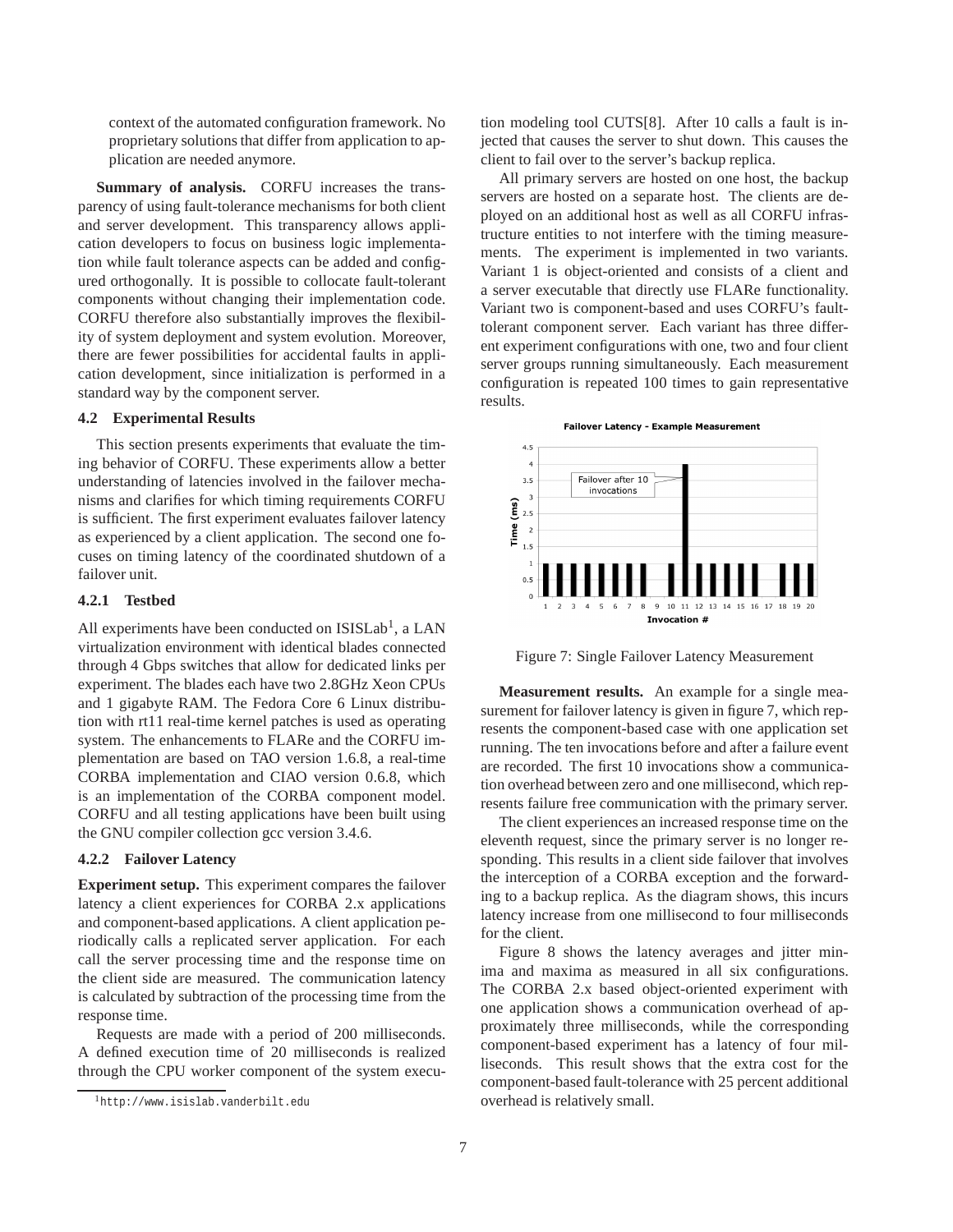

Figure 8: Results for Failover Latency Measurements

Looking at the configurations with two and four applications, we can see that the component-based experiments have a much lower jitter and have a similar average of four milliseconds, while the object-oriented examples have growing latencies. This latency increase—which is proportional to the number of applications—is not directly related to the failover-mechanism but reflects the implicit differences between the experiment variants. In the object-based case, executables start processing right away while a component is first loaded into the container and then triggered later on to start processing. Nevertheless, the results show that there is no unreasonably high overhead for component based fault-tolerance.

#### **4.2.3 Failover Unit Shutdown Latency**

**Experiment setup.** The second experiment is designed to give insight into the latency involved in the process of shutting down a failover unit.

The structure of the experiment and its logical sequence of events is shown in figure 9. The setup includes six



Figure 9: Experiment Setup for Failover Unit Shutdown Latency Measurement

processing nodes of which one node is dedicated for the CORFU management entities, such as the ReplicationManager, the FCM, the ExecutionManager and other elements of the D&C run-time. The other five nodes have a Host-Monitor deployed to observer the system state per node.

Each node hosts one component for each of the five de-

| Time                    | Formula     | MIN   | <b>AVG</b> | MAX    |
|-------------------------|-------------|-------|------------|--------|
| $t_{\text{round-trip}}$ | $t_5 - t_1$ | 25.87 | 70.59      | 260.06 |
| $t_{\rm reaction}$      | $t_3 - t_2$ |       | 56.04      | 73.84  |
| $t_{\text{shutdown}}$   | $t_3$       | 11 ב  | በ 24       | በ ጸ6   |

Table 1: Measurement results for fail-stop latencies (ms)

ployed failover units. There is one primary failover unit that includes one component per node, named  $A_0$  to  $E_0$ . This failover unit is replicated four times through the backup failover units one through four. Each of the backup units contains replica components  $A_n$  to  $E_n$  of each component in the primary unit. The failover order of the units corresponds to their number.

The experiment will inject failures in the currently active component, leading to a failover sequence of primary FOU, backup FOU 1, backup FOU 2, backup FOU 3 and finally backup FOU 4. Each experiment run therefore allows us to measure four failover latencies. Due to the need for consistent time, all measurements are taken on node-1 in the ReplicationManager and the FaultCorrelationManager, which alleviates the need for synchronized clocks. The measurements are done in the following sequence:

- a. A failure is provoked in component  $A_n$  of the active FOU.
- b. The failure is detected by the HostMonitor and reported to the ReplicationManager.
- c. The ReplicationManager takes a time-stamp at time *t*<sup>1</sup> when it receives the failure notification and notifies the FCM about the occurred failure. The FCM takes a times tamp at time  $t_2$  when it is notified about a failure.
- d. The FCM performs the FAILURE-REACTION algorithm and takes a time-stamp  $t_3$  after the affected failover units have been identified in phase 1.
- e. The FCM will then access the DomainApplication-Manager to retrieve all node applications for the corresponding deployment plans and then will iterate through them to shut them down. After the last call is returning, a time-stamp at *t*<sup>4</sup> is taken to indicate the finishing of the shutdown request.
- f. The ReplicationManager will be notified about all the shutdowns of the affected components by the Host-Monitors. On reception of the last shutdown notification, a time-stamp for  $t_5$  is taken that represents the time when the FOU is completely shut down and a client would failover to a backup replica no matter which component in the FOU it tries to access.

**Measurement results.** As summarized in table 1, we can determine three essential durations from our experiment. First, the round-trip time is the sum of all latencies involved in the shutdown of a failover unit, which includes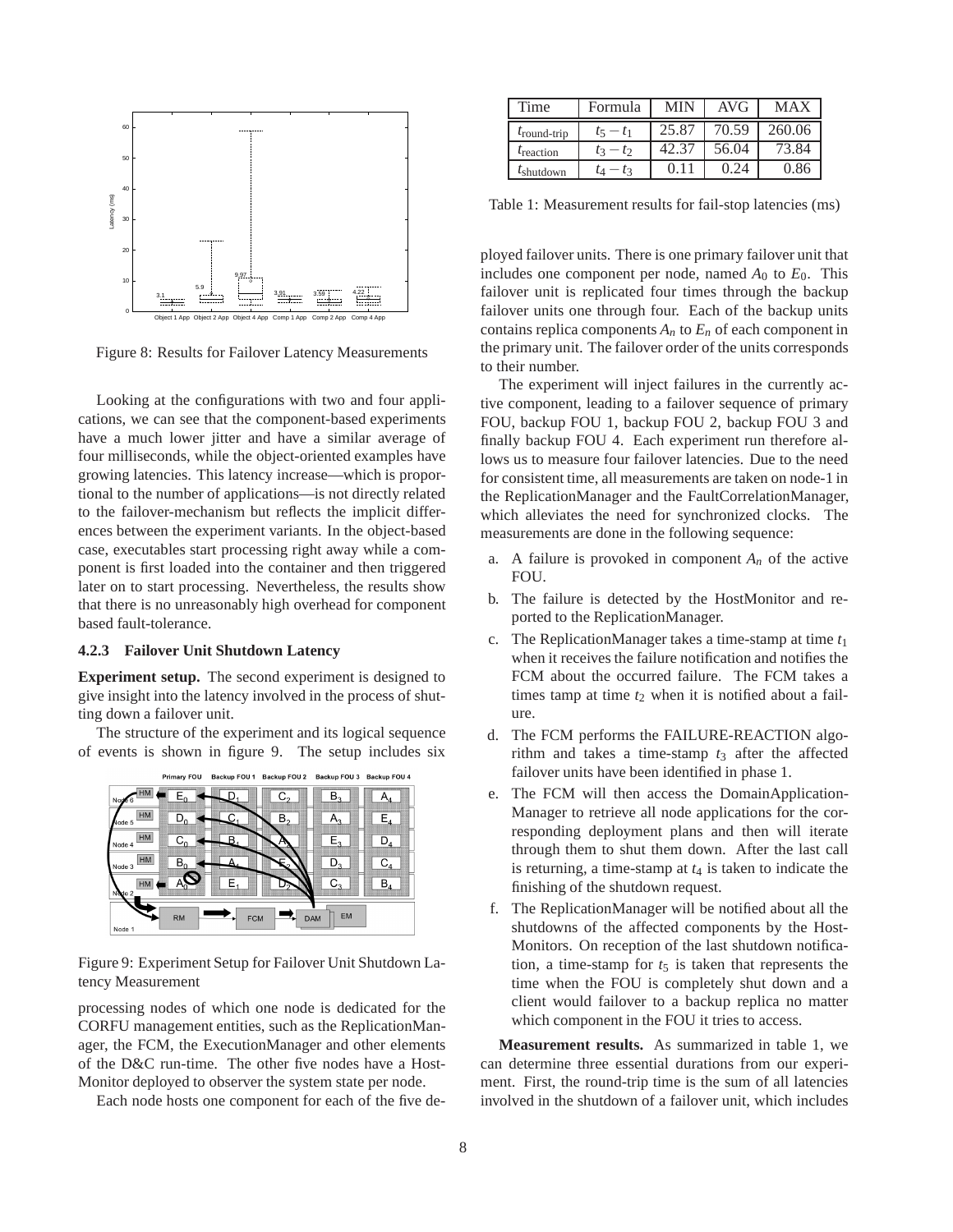failure detection, reaction time within the FCM, and shutdown time by the D&C run-time. Second, the reaction time is the time spent within the FCM between the failure notification and the start of the shutdown process, which is the time needed to perform the FAILURE-REACTION algorithm 1 and to serialize incoming notifications into a threadsafe queue to ensure correct processing of parallely detected errors. Third, the shutdown time as measured by the FCM allows us to understand which proportion of *t*round-trip is not related to the D&C shutdown mechanism, which cannot be changed without breaking the LwCCM standard.

#### **4.2.4 Summary of the Analysis**

Based on the experiments described above, several characteristics of CORFU are exposed. Using a client-side failover mechanism allows for short failover latencies, since communication with the central replication manager in the instant of a failure is avoided. This interaction with the ReplicationManager would be a bottleneck in performance of large-scale systems.

As shown by the first experiment, the client-side failover latency is relatively small, being three milliseconds for the object variant. Having evaluated the benefits for CORFU concerning application development and system deployment we also needed to ensure that this does not drastically degrade performance and therefore render the solution unusable for DRE applications. As our experiment shows, client failover in CORFU is comparable in performance and occurs only minimal overhead, having an average response time of four milliseconds.

Compared to the client failover latency the failover unit shutdown latency with 70 milliseconds in average is relatively high. The reason for this is partly to be found in the iterative way a deployment has to be shutdown based on the domain application and node application interfaces. Another source of high response times is the communication time between the different entities, such as the HostMonitors, the ReplicationManager and the FCM. The internal reaction time of the FCM to determine deployments that are affected by faults is already optimized through the use of hash maps with close to constant access times. With an average beneath 0.25 milliseconds it does not substantially contribute to the overall processing time.

Our results show the need for further optimizations. Possible approaches to do so are (1) parallelized shutdown of all node application parts using asynchronous invocation, (2) collocation of the ReplicationManager, the FaultCorrelationManager and the ExecutionManager to reduce communication time and (3) application of RTCORBA to improve determinism in network communication. Although there still is potential for performance improvement, the measurements show that CORFU is suitable for DRE systems, such as MCS, and offers comparable performance to distributed object computing fault-tolerance.

### **5 Related Work**

This section compares our work on CORFU with related work in the areas of fault-tolerance dependency analysis, frameworks for fault-tolerance, and modeling techniques for dependability aspects.

*Fault-Tolerance dependency analysis.* Research on detection and expression of failure dependencies between system components can be categorized into (1) static modeling and (2) observation-based techniques. Static modeling follows a white box approach that allows system developers to explicitly specify different types of dependencies and then reasons on fault propagation based on this information. The component based dependency model [15], Cadenas dependency model [7] and event correlation based on dependency graphs [6] use different type of system models to achieve a high-level understanding of component dependencies. Observation-based modeling treats systems as a black box and uses fault injection and monitoring to analyse which errors cause which parts of the systems to fail. This information is then used to build a system model. Active dependency discovery [2] and active failure-path inference [3] are observation based approaches. This work on dependency analysis relates to CORFU since it provides methodologies to define groups of depended components. CORFU provides a mechanism to use the dependency information gathered by these techniques for efficient failover operations.

*Frameworks for fault-tolerance.* A framework for fault-tolerance integrates different aspects of dependability. AQuA [12], an adaptive architecture for dependable distributed objects focuses on providing redundancy for distributed objects. It uses CORBA to define and implement objects, but maps them to an underlying group communication mechanism. AQuA supports fault-tolerance on the granularity of objects, while CORFU provides componentbased fault-tolerance. JAGR [4] builds on a componentbased infrastructure for the domain of three tier web applications with permanent data storage. JAGR uses automatic failure-path inference and escalating micro-reboots. CORFU's approach is more suited for DRE systems since it focuses on passive replication rather than simple reboots of system parts.

*Modeling techniques for dependability aspects.* R&D in modeling fault-tolerance aspects on a higher level of abstraction in form of modeling languages resulted in several solutions. Cadena [7] focuses on the modeling of component behavior early in the design process based on property specifications that capture external and internal component dependencies. Cadena provides a domain specific modeling tool suite for system modeling and a simulation environment for model verification. CORFU provides fault